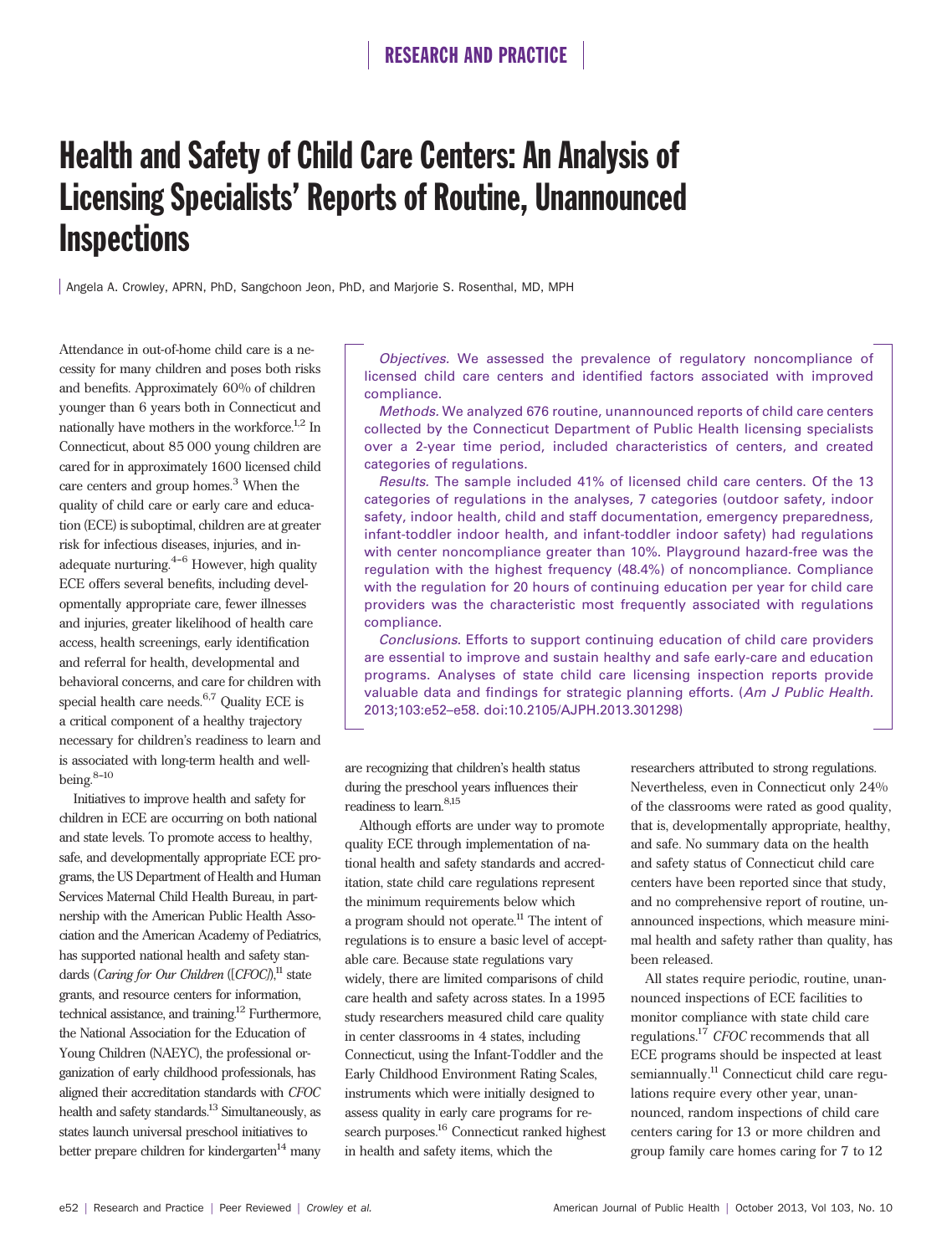children.<sup>18</sup> However, the findings are not analyzed or published.

This study addressed the following research questions. (1) What is the frequency of regulatory noncompliance of child care centers as determined by unannounced, random inspections? (2) Is there an association of regulatory compliance with the following child care center factors: (a) NAEYC accreditation, (b) source of funding (state-funded child care, School Readiness [public pre-K)] programs, Head Start), (c) access to a trained child care health consultant (CCHC), (d) compliance with continuing education of child care providers, and (e) median household income of child care center location?

As university-based researchers, we received funding from a private foundation to conduct this study. We used data collected by the Connecticut Department of Public Health (DPH) Child Care Licensing Specialists and other data sets to explore these questions and provide the first aggregate report of the health and safety status of Connecticut licensed child care centers.

### **METHODS**

We examined the findings of unannounced licensing specialists' inspections of child care centers and group child care homes, which will hereafter be referred to as centers. The inspections were conducted between January 2006 and March 2008. The sample included both retrospective data (i.e., licensing inspection reports collected between January 2006 and August 2007, which were part of an internal review by the Connecticut DPH Environmental Health Section) and prospective data (i.e., all copies of licensors' inspection reports collected between September 1, 2007, and March 31, 2008). DPH did not reveal the sampling methodology for the retrospective data. The DPH redacted all the reports (i.e., removed extraneous, confidential data, such as child's name); however, all other data that are in the public domain were included in the database. The overall goal was to collect a representative sample within the grant budget.

#### Variables and Category Development

All items, which represent child care regulations, on the inspection forms were included as variables. For the child care center inspection

reports there are 131 health and safety regulations referenced on the child care inspection forms. Most of these regulations are operationalized as binary variables, that is, compliant or noncompliant. Seventy-two of these regulations are included in inspections of all programs. In addition, there are 29 regulations for programs licensed for infant and toddler care. The remaining 20 regulations pertain to medication administration, school-age and night care, which are not addressed in this article.

To conceptualize the regulations as meaningful, we created categories of related regulations. Using our expertise in child care health and safety, 2 authors independently classified each regulation into a category, then met to discuss categories and negotiate consensus. The 72 regulations for which all child care centers are assessed were grouped into 9 categories: outdoor safety, indoor safety, indoor health, child and staff documentation, emergency preparedness, child physical health, child supervision, program documentation, and educational program. The 29 regulations pertaining to centers endorsed for infant and toddler care were divided into 4 categories: indoor safety, outdoor safety, health, and development.

### Additional Data Sets and Variables

Each program was categorized as Head Start, NAEYC Accredited, School Readiness funded, or state-funded or not; CCHC Trained or not; continuing education compliance or not; registered nurse (RN) log on-site or not; and median income of child care center zip code per \$10 000 increments. To accomplish this characterization, first we merged data sets from the Head Start Locator Web site (Head Start, http://eclkc.ohs.acf.hhs/gov/hslc/ HeadStartOffices, January 19, 2008), NAEYC Accreditation Web site (http://www.naeyc. org/accreditation, January 19, 2008), Connecticut Department of Social Services School Readiness database (file sent via e-mail by Peter Palermino, Child Care Administrator, on February 6, 2008), and the Connecticut Nurses' Association database (2002--2007) of trained CCHCs (file sent via e-mail by Pat Anderson on January 15, 2008).

Second, we identified variables in the regulations, such as continuing education and RN log on-site, that we hypothesized may be markers for compliance. Continuing education is a regulation, which is assessed for all programs. Connecticut child care regulations require that full-time center providers must show evidence of 20 hours of continuing education each year in areas such as early childhood education, child development, and health topics.<sup>18</sup> There is no minimum requirement of hours in any specific topic area, such as health and safety, and specific training topics are not listed on inspection forms. The regulation RN log on-site, which refers to compliance with a weekly health consultant visit, is included in the category of infant-toddler health. Although centers are required by regulation to have quarterly health consultant visits, at the time of this study, licensing specialists reviewed compliance only when children younger than 3 years were enrolled. The independent variable "trained CCHC" included nurses who fulfilled the requirement for RN log on-site and were formally prepared for the role.

Third, to explore the influence of income as a covariate for the child care center analysis, we first derived median income per \$10 000 increments from zip codes of centers. Median household income by zip code data were downloaded from the 2000 Decennial Census of Population (US Census Bureau), and merged with zip code data of child care centers.<sup>19</sup> We then dichotomized income at the median level. Although zip-code median income does not specifically reflect the available resources for a center, it serves as a reasonable proxy.<sup>20</sup> Connecticut DPH hard-copy licensing-report data were entered twice into an Access database by research assistants, Health Insurance Portability and Accountability Act (HIPAA) trained graduate students, to conduct PROC COMPARE, SAS version 9.2 (SAS Institute, Cary, NC) to clean the data; that is, to ensure that all key punch errors were corrected.

### Data Analyses

To determine characteristics of child care centers associated with compliance with regulations, we first identified the frequency of compliance with regulations. Four (child physical health, program documentation, child supervision, and educational programing) of the 9 categories of regulations required for all centers and 2 (infant-toddler outdoor safety and infant-toddler development) of the 4 infant-toddler categories had very high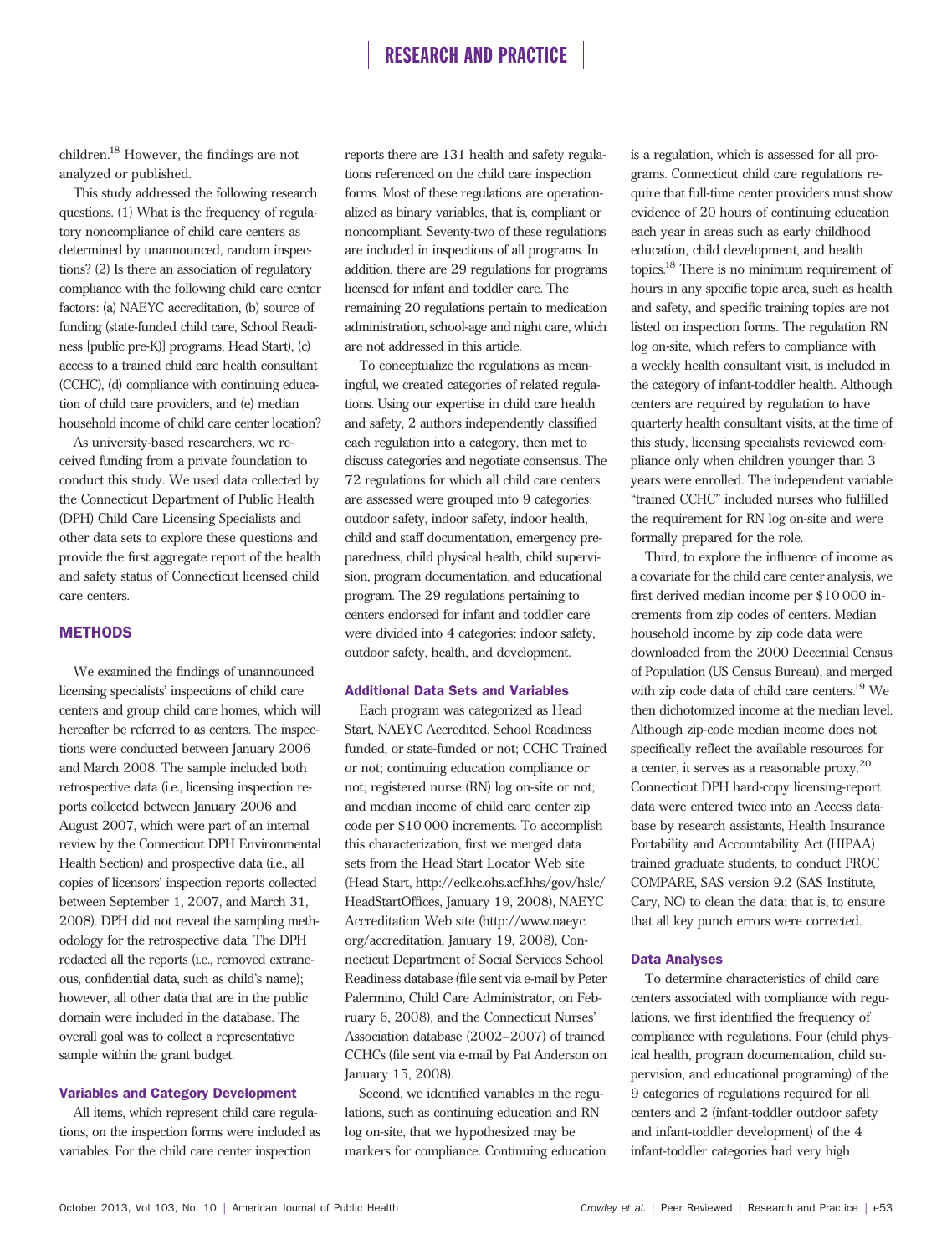regulations compliance and had no items with noncompliance frequency greater than 10%. Therefore, those categories were excluded from additional analyses because classifications would not be meaningful. We then employed latent class analysis (LCA) using PROC LCA $^{21}$ to classify the centers based on the patterns of dichotomized compliance level on multiple regulations in each of the remaining categories. The LCA provided the individual probability of belonging to "high" or "low" compliant group in each of the categories. Because the regulations in the remaining 2 infant-toddler categories (infant-toddler indoor safety and infant-toddler indoor health) had extremely high compliance, we did not perform multivariate analyses for these 2 categories because we had overall very small event counts (i.e., low noncompliance) for the infant-toddler regulations and the standard error was not estimable. To identify factors associated with the compliance on regulations for the 5 remaining categories, we used a logistic regression model with covariates including NAEYC accreditation, source of funding (specifically, state-funded, School Readiness, or Head Start), compliance with continuing education, and dichotomized median income of child care center zip code. We could not analyze the potential association of a trained CCHC and RN log on-site for centers because no infant-toddler regulations categories were included in the model. To address the potential for variability of compliance reporting by multiple licensing specialists, the logistic model included the random effect of licensing specialists incorporating the correlation within centers inspected by the same person. This random effect was tested and removed if it was not significant.

### RESULTS

The sample includes the first routine inspections of 676 centers conducted between January 2006 and March 2008, including 232 (34.3%) retrospective and 444 (65.7%) prospective inspections, and represents 41% of all Connecticut child care centers (Table 1). $^{22}$  In this sample, 551 (81.5%) centers were licensed for preschool age children between 3 and 5 years old, and 307 (45.6%) centers were licensed to care for infants and toddlers (children younger than 3 years). The 676 centers

### TABLE 1—Characteristics of Child Care Centers (n = 676): Connecticut Department of Public Health, January 2006–March 2008

| Characteristic                                      | No. (%) or Mean/Median (SD) |
|-----------------------------------------------------|-----------------------------|
| Licensed for aged $\geq$ 3 y (n = 673) <sup>a</sup> | 551 (81.5)                  |
| Licensed for aged < 3 y (n = $673$ ) <sup>a</sup>   | 307 (45.6)                  |
| NAEYC accredited $(n = 673)$                        | 106(15.7)                   |
| State funded $(n = 673)$                            | 15(2.2)                     |
| Head Start ( $n = 673$ )                            | 19(2.8)                     |
| School readiness ( $n = 673$ )                      | 61(9.1)                     |
| RN log on-site <sup>a</sup> (n = 288)               | 243 (84.4)                  |
| Consultant trained ( $n = 672$ )                    | 78 (11.6)                   |
| Continuing education ( $n = 644$ )                  | 514 (79.8)                  |
| Median income, $$ (n = 660)$                        | 61 000/60 000 (22 000)      |

Note. NAEYC = National Association for the Education of Young Children; RN = registered nurse. <sup>a</sup>RN log on-site is only required for centers that enroll children younger than 3 years.

represent a sum total of 40 569 child care slots for preschool children with a capacity range of 9 to 406 (mean =  $60.36$ ; SD =  $44.99$ ) children per center. Sampled centers licensed to enroll children under 3 years had a capacity range of 4 to 112 children (mean  $= 27.77$ ; SD $=$ 18.76), and a sum total of licensed capacity for 8498 children. The number of children aged 3 years and older present at the time of inspection was 19 889 or 49% of available slots for preschool children, and the number of children present younger than 3 years was 4670 or 55% of available slots for infants and toddlers.

Table 1 lists descriptive statistics for center characteristics of interest. Zip code data were available for 660 (97%) of the centers. Median household income for all centers was \$60 000 (SD = \$22 000). Head Start (83.4%), statefunded, (85.8%), and School Readiness programs (89.7%) were almost entirely located in areas with median incomes less than \$60 000. Two thirds (67%) of centers with NAEYC accreditation were located in areas with median incomes less than \$60 000.

### Frequency of Regulatory Noncompliance for All Centers

Of the 13 categories in the analyses, 9 categories included regulations required for all centers. Among those categories, the 4 with highest compliance included child physical health (e.g., nutritious meals and snacks; 0.6% noncompliance); child supervision for

preschool children (i.e., child-to-staff ratios; 3.9% noncompliance) and group size (0.7% noncompliance); program documentation (e.g., posted license; 2.4% noncompliance); and educational programming (e.g., written daily plan; 1.5% noncompliance).

Table 2 includes the 5 categories of regulations required for all centers, which had at least 1 item with greater than 10% noncompliance, the frequencies of noncompliance, and the classified compliance group. The item "playground hazard-free" in the category outdoor safety, was the regulation most frequently found to be in noncompliance (48.4%) of all programs for which the playground was observed. Other notable regulations with high noncompliance rates include those in the categories indoor safety, such as no hazards indoors (38.2%), hot water temperature 115° maximum (33.9%), hazardous substances locked (28.1%); Indoor Health, such as premises clean and in good repair (28.7%); child and staff documentation, such as staff health record  $(36.2\%)$ , child health record  $(21.6\%)$ ; and emergency preparedness, such as fire marshal certificate posted (22.8%). Although the regulations for CPR certified person  $(11.8\%)$  and first aid certified person  $(10.1\%)$ are relatively low in center noncompliance frequency compared with other regulations, those regulations represent approximately 1 in 10 centers with no CPR or first aid certified person available at the time of inspection.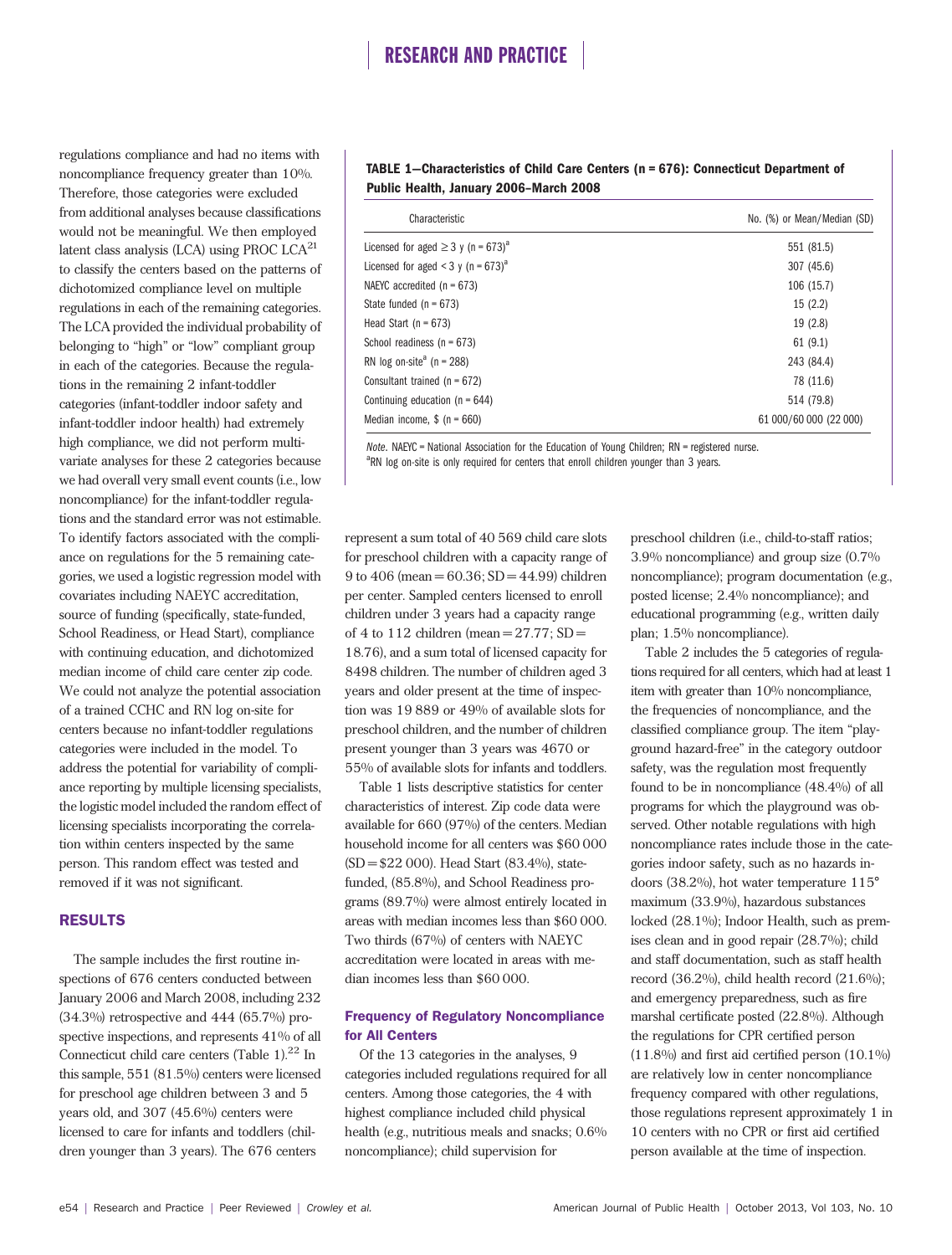TABLE 2—Frequency of Regulatory Noncompliance and Classified Compliance Level by Latent Class Analysis: Connecticut Department of Public Health, January 2006–March 2008

|                                    |                       | Classified Compliance Group <sup>a</sup> |                        |  |
|------------------------------------|-----------------------|------------------------------------------|------------------------|--|
| Regulations                        | Noncomplaint, No. (%) | High Compliance No. (%)                  | Low Compliance No. (%) |  |
| All child care centers $(n = 676)$ |                       |                                          |                        |  |
| Outdoor safety                     |                       | 480 (79.2)                               | 126 (20.8)             |  |
| Playground hazard-free             | 327 (48.4)            |                                          |                        |  |
| Shock-absorbing surface            | 148 (21.9)            |                                          |                        |  |
| Equipment anchored/safe            | 65 (9.6)              |                                          |                        |  |
| Fence 4-ft high, protected         | 47 (7.0)              |                                          |                        |  |
| Peeling paint observed outdoors    | 29 (4.3)              |                                          |                        |  |
| Walkway                            | 12(1.8)               |                                          |                        |  |
| Indoor safety                      |                       | 302 (44.7)                               | 373 (55.3)             |  |
| No hazards indoors                 | 258 (38.2)            |                                          |                        |  |
| Hot water 115°F max                | 229 (33.9)            |                                          |                        |  |
| Equipment clean, safe, nontoxic    | 220 (32.5)            |                                          |                        |  |
| Hazardous substance locked         | 190 (28.1)            |                                          |                        |  |
| Lighting 50 foot-candles           | 161 (23.8)            |                                          |                        |  |
| Lead test water date               | 99 (14.6)             |                                          |                        |  |
| Approved safety outlet cover       | 89 (13.2)             |                                          |                        |  |
| Radon test                         | 72 (10.7)             |                                          |                        |  |
| Glass protected to 36 in           | 24 (3.6)              |                                          |                        |  |
| Opening for ventilation screened   | 17(2.5)               |                                          |                        |  |
| Exits, halls, stairs unobstructed  | 6(0.9)                |                                          |                        |  |
| Stairs good repair, hand rail      | 6(0.9)                |                                          |                        |  |
| Overhead door locking device       | 2(0.3)                |                                          |                        |  |
| Child and staff documentation      |                       | 542 (81.0)                               | 127 (19.0)             |  |
| Staff health record                | 245 (36.2)            |                                          |                        |  |
| Child health record                | 146 (21.6)            |                                          |                        |  |
| Staff attendance record            | 108 (16.0)            |                                          |                        |  |
| Child attendance record            | 101 (14.9)            |                                          |                        |  |
| Enrollment info                    | 54 (8.0)              |                                          |                        |  |
| Authorized release form            | 42 (6.2)              |                                          |                        |  |
| Authorized transport form          | 16 (2.4)              |                                          |                        |  |
| Authorized field trip form         | 3(0.4)                |                                          |                        |  |
| Indoor Health                      |                       | 439 (65.1)                               | 235 (34.9)             |  |
| Premises clean/good repair         | 194 (28.7)            |                                          |                        |  |
| Wall, ceiling, floor clean         | 180 (26.6)            |                                          |                        |  |
| Air temperature 68°F-thermostat    | 130 (19.2)            |                                          |                        |  |
| Required toilet/sink/supplies      | 130 (19.2)            |                                          |                        |  |
| Toilet room vent                   | 65 (9.6)              |                                          |                        |  |
| Adult toilet                       | 40 (6.0)              |                                          |                        |  |
| Individual storage bed/clothing    | 29 (4.3)              |                                          |                        |  |
| Cots stored maintained             | 14(2.1)               |                                          |                        |  |
| Animals maintained                 | 13(1.9)               |                                          |                        |  |
| Sanitary drinking fountain cups    | 7(1.1)                |                                          |                        |  |
| Garbage disposed                   | 7(1.0)                |                                          |                        |  |
| Toileting and clean-up             | 6(0.9)                |                                          |                        |  |

Frequency of Infant-Toddler Regulation **Noncompliance** 

Two of the 4 categories of regulations for centers enrolling infants and toddlers had very high compliance and included infant-toddler outdoor safety, such as outdoor area fenced (1.3%), and infant-toddler development, such as infant held during feeding (0.3%). The remaining 2 categories had regulations with greater than 10% noncompliance (Table 2). For the Infant-Toddler Indoor Safety category, 28.1% of centers had plastic bags, balloon, and styrofoam within reach of young children. The infant-toddler health category was notable for 14.7% of centers with noncompliance for RN log on-site (i.e., there was no documentation of a weekly health consultant visit as required by regulations), and 13.7% of centers were noncompliant for diaper changing procedure posted and followed. Because 15 (5.1%) and 23 (7.8%) centers were identified in the low compliance group for these 2 infant-toddler categories, the number of cases (noncompliance) was not enough to get reliable estimates and standard errors in the multivariate models.

## Regulation Compliance and Child Care Center Characteristics

We addressed the potential for variability of compliance reporting by multiple licensing specialists by including the random effect of licensing specialists in our analyses. We found significant random effects of licensing specialists in the Indoor Safety and Indoor Health categories. Therefore, the logistic regression model included the random effect of the licensing specialists for these 2 categories. Compliance with the regulatory requirement for 20 hours per year of continuing education for each full-time staff member was most frequently associated with compliance of category regulations (Table 3). Programs, which were compliant with the regulation for staff continuing education in various topics, including but not limited to health and safety, had greater odds of compliance for 4 of 5 categories: indoor safety (odds ratio [OR] = 1.77; 95% confidence interval  $[CI] = 1.03, 2.51$ , indoor health (OR =  $1.97$ ;  $95\%$  CI =  $1.10$ , 32.84), child and staff documentation  $(OR = 3.96; 95\% CI = 2.56, 6.11)$ , and emergency preparedness  $(OR = 4.92; 95\% CI =$ 3.11, 7.78). Programs with greater median

Continued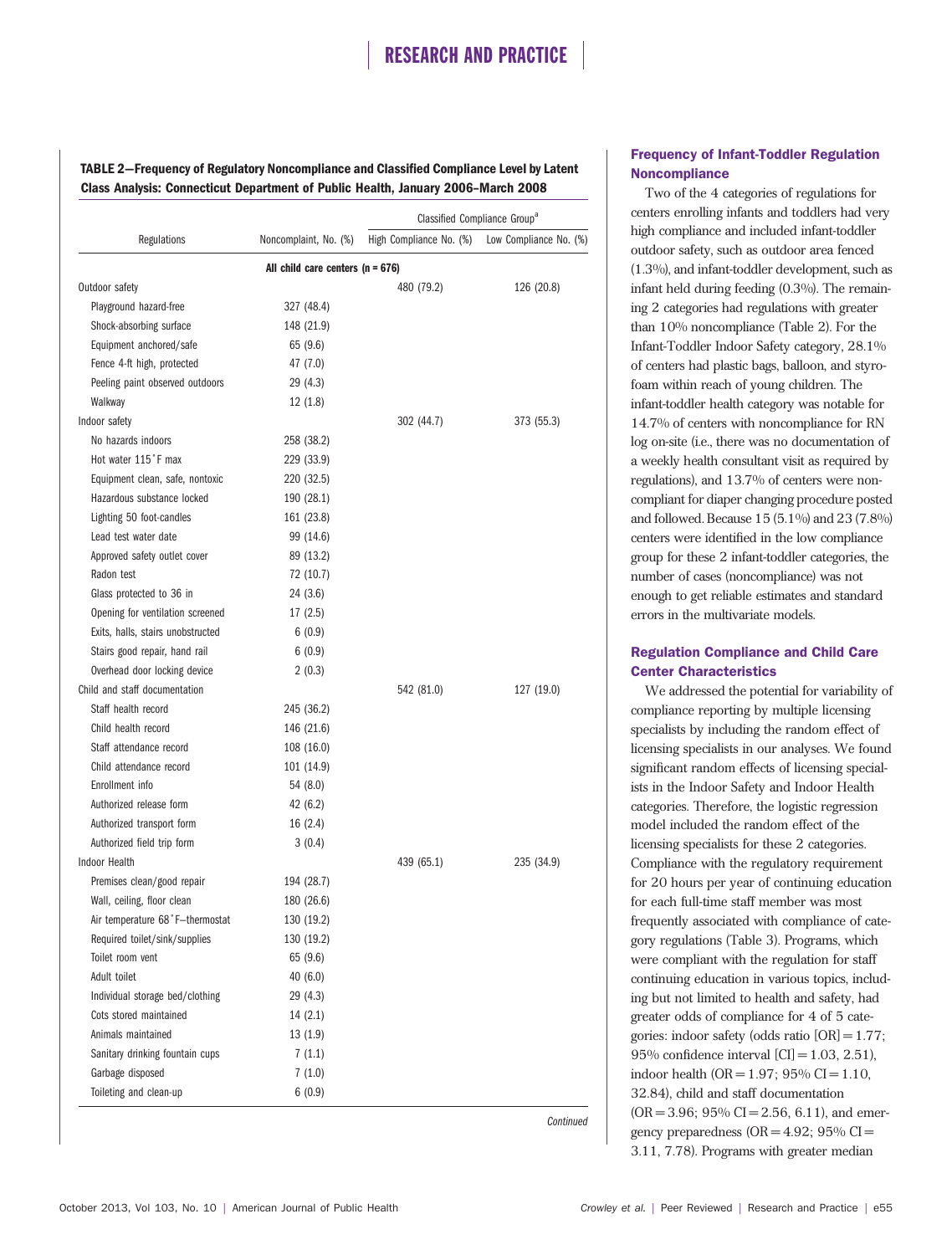### TABLE 2—Continued

| <b>Emergency preparedness</b>       |            | 569 (84.2)                                                              | 107 (15.8) |
|-------------------------------------|------------|-------------------------------------------------------------------------|------------|
| Fire marshal certificate posted     | 154 (22.8) |                                                                         |            |
| First-aid kit                       | 149 (22.0) |                                                                         |            |
| Emergency plan posted               | 116 (17.2) |                                                                         |            |
| CPR certified person                | 80 (11.8)  |                                                                         |            |
| First-aid person certified          | 68 (10.1)  |                                                                         |            |
| Emergency phone posted              | 36(5.2)    |                                                                         |            |
| Authorized emergency medical permit | 31 (4.6)   |                                                                         |            |
|                                     |            | All centers enrolling infants and toddlers $(< 3$ y of age; $n = 302$ ) |            |
| Indoor safety                       |            | 280 (94.9)                                                              | 15(5.1)    |
| Plastic bags, balloons, Styrofoam   | 85 (28.1)  |                                                                         |            |
| High chair strap                    | 34 (11.1)  |                                                                         |            |
| No toy $< 1$ " diameter             | 21(7.0)    |                                                                         |            |
| Free-standing crib                  | 18(6.0)    |                                                                         |            |
| Physical barriers-groups of 8       | 16(5.3)    |                                                                         |            |
| Ratio 1:4                           | 15(5.0)    |                                                                         |            |
| Group size $< 8$                    | 15(5.0)    |                                                                         |            |
| Indoor health                       |            | 272 (92.2)                                                              | 23 (7.8)   |
| RN log on-site                      | 45 (14.7)  |                                                                         |            |
| Diaper change procedure followed    | 42 (13.7)  |                                                                         |            |
| Bottle identified with name         | 41 (13.4)  |                                                                         |            |
| Diapering area with rail            | 28 (9.2)   |                                                                         |            |
| Adequate sinks                      | 25(8.3)    |                                                                         |            |
| Refrigeration and food preparation  | 24 (8.0)   |                                                                         |            |
| Hand washing procedure              | 18 (5.9)   |                                                                         |            |
| Covered waste receptacle            | 11(3.6)    |                                                                         |            |
| Unused formula discarded            | 8(2.6)     |                                                                         |            |
| Washable cots                       | 7(2.3)     |                                                                         |            |
| Approved bottle washing             | 5(1.7)     |                                                                         |            |
| Clean bottle provided by parent     | 4(1.3)     |                                                                         |            |
| Crib cot cleaned                    | 3(1.0)     |                                                                         |            |
| Toys washed                         | 2(0.7)     |                                                                         |            |
| Disposable paper                    | 2(0.7)     |                                                                         |            |
| Food served from dish/jar           | 0(0.0)     |                                                                         |            |
| Child clothes stored                | 0(0.0)     |                                                                         |            |

Note. CPR = cardiopulmonary resuscitation; RN = registered nurse.

<sup>a</sup>Classified compliance group includes "high" and "low" compliance groups classified using latent class analysis with compliance on regulations of each category.

income (as measured per \$10 000 increment) had greater odds of compliance with 3 of 5 categories: Indoor Safety ( $OR = 1.11$ ; 95%  $CI = 1.02, 1.19$ ), Indoor Health (OR = 1.25; 95%  $CI = 1.13, 1.37$ , and emergency preparedness  $(OR = 1.18; 95\% CI = 1.05, 1.33; Figure 1).$ NAEYC accredited programs had greater odds of compliance with child and staff documentation (OR = 2.73, 95% CI = 1.20, 6.23). Although not statistically significant, School

Readiness programs had greater odds of compliance with outdoor safety  $(OR = 2.30; 95\%)$  $CI = 0.91, 5.82$ , and emergency preparedness  $(OR = 2.89; 95\% CI = 0.94, 8.91)$ . By contrast, state-funded programs had less odds of compliance with outdoor safety  $(OR = 0.31; 95\%)$  $CI = 0.08$ , 1.18). Head Start programs had no greater odds of compliance for any categories of regulations. We performed the logistic model with the inclusion of all child care center characteristics, including median income and continuing education compliance. Thus, the effect of continuing education on compliance was tested after controlling for median household income of the child care center location.

### **DISCUSSION**

Enrollment in licensed child care, preschool, and Head Start programs, allows parents the opportunity to pursue employment and children the potential to acquire skills necessary for later school achievement. Parents report that healthy and safe child care is their most important goal when entrusting their children's care to providers,<sup>23</sup> and they expect that state licensing ensures optimal level of care.

Our findings revealed that most of the centers in this sample were compliant with a majority of child care regulations. Child Supervision was among the categories with high compliance frequency and of particular interest. Connecticut child care center regulations mandate a 4:1 child to staff ratio for children younger than 3 years with a maximum group size of 8 children, and a 10:1 ratio with a maximum group size of 20 children for children older than 3 years.<sup>18</sup> Thus, Connecticut child care regulations meet some of the *CFOC* best practice standards for supervision. Research clearly establishes an association between low child-to-staff ratios and small group size and children's health and safety.<sup>24,25</sup>

In turn, the Child Supervision finding may be explained to some extent by the contrast between licensed capacity and enrollment; specifically, only about half of the capacity for children was present on the day of inspection. This finding raises several questions. Do programs voluntarily choose lower child to staff ratios to promote best practice? Are the programs filled to capacity? Are there seasonal variations in enrollment? To what extent does the prevalence of infectious diseases and injuries in child care centers influence children's attendance? Future research should address these questions.

Our findings revealed several health and safety challenges, which pose risks for the transmission of infectious diseases and prevalence of injuries. Regulations focused on a healthy and safe environment are critical for reducing the incidence of infectious diseases and injuries in child care.<sup>11</sup> Children enrolled in child care centers experience more respiratory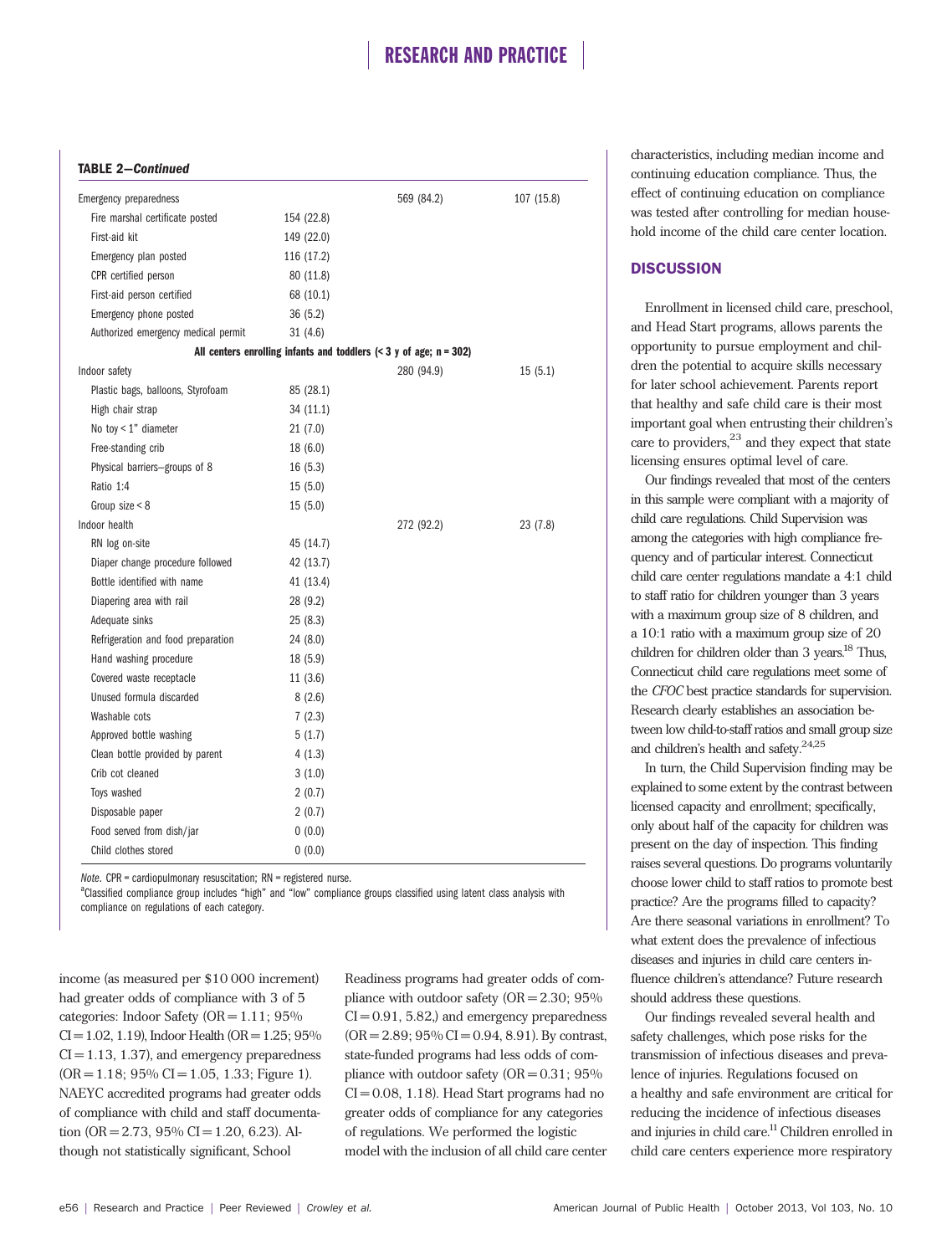### TABLE 3—Associations between Child Care Center Characteristics and Category Compliance: Connecticut Department of Public Health, January 2006–March 2008

| Child Care Characteristics   | OR (95% CI)            |
|------------------------------|------------------------|
| Outdoor safety               |                        |
| School readiness             | 2.30(0.91, 5.82)       |
| State funded                 | $0.31$ $(0.08, 1.18)$  |
| Indoor safety                |                        |
| Continuing education         | $1.77**$ (1.03, 2.51)  |
| Median income (per \$10 000) | $1.11***$ (1.02, 1.19) |
| Indoor Health                |                        |
| Continuing education         | $1.97**$ (1.10, 32.84) |
| Median income (per \$10 000) | $1.25***$ (1.13, 1.37) |
| Emergency preparedness       |                        |
| Continuing education         | $4.92***$ (3.11, 7.78) |
| Median income (per \$10 000) | $1.18**$ (1.05, 1.33)  |
| School readiness             | 2.89 (0.94, 8.91)      |
| Child/staff documentation    |                        |
| Continuing education         | $3.96***$ (2.56, 6.11) |
| NAEYC accredited             | $2.73**$ (1.20, 6.23)  |

Note. CI = confidence interval; NAEYC = National Association for the Education of Young Children; OR = odds ratio. Significant random effect of inspector was found in Indoor Safety and Indoor Health. The odds ratios and confidence interval for these 2 outcomes were estimated after controlling for the random effect of inspector.  $*P < .05;$   $*P < .01;$   $**P < .001$ .

and gastrointestinal illnesses than children who are cared for full time at home or in small group settings.<sup>26</sup> Moreover, illnesses commonly spread to staff, families, and household contacts, which in turn lead to absenteeism and lost productivity.27,28 Parents miss an average of 13 days per year of work because of children's illnesses. Safety includes a broad range of categories including outdoor and indoor safety, and emergency preparedness. Playgrounds and outdoor space provide important opportunities for physical activity and learning; however, according to a 1998 study, 90 000 injuries are sustained each year by children younger than 6 years.<sup>29</sup>

The most compelling finding in our study was the strikingly positive association between compliance with the regulation for staff continuing education and compliance with other health and safety regulations which supports the importance of available, ongoing training to improve and sustain health and safety in ECE programs. This finding is notable in that compliance with continuing education was more frequently associated with regulatory compliance than median household income

greater than \$60 000. Therefore, child care provider access to continuing education may address some of the inherent disparities within neighborhoods across the state.

Frequency of inspections, active surveillance, and consistency of licensing specialists' reporting are critical aspects of ECE health and safety, system planning, and improvement.<sup>11,30</sup> According to the National Association of Child Care Resource and Referral Agencies, Connecticut ranks 10th with regard to strong regulations, but oversight is weak (49th) with inspections less frequent than quarterly.<sup>17</sup> In addition, this analysis of licensing specialists' reports revealed significant variation among specialists; that is, they differed in their reporting of regulation compliance, thereby requiring controlling for the random effect of the licensing specialist for some categories and demonstrated inconsistency among licensing specialists. Consistency in reporting compliance and noncompliance among licensing specialists is essential to ensure reliability of the data and findings as well as a standardized and fair licensing experience for ECE providers.

There were limitations to this study. Our sample did not include inspections triggered by complaints to the Connecticut DPH. In addition, the reports were collected both retrospectively and prospectively, which may have introduced potential bias. Although researchers use zip code data to designate socioeconomic status and potential disparities, such data are dependent on the degree of socioeconomic homogeneity within a postal



FIGURE 1—Proportions of child care centers with high compliance with category regulations classified by latent class analysis and association with continuing education compliance: Connecticut Department of Public Health, January 2006–March 2008.